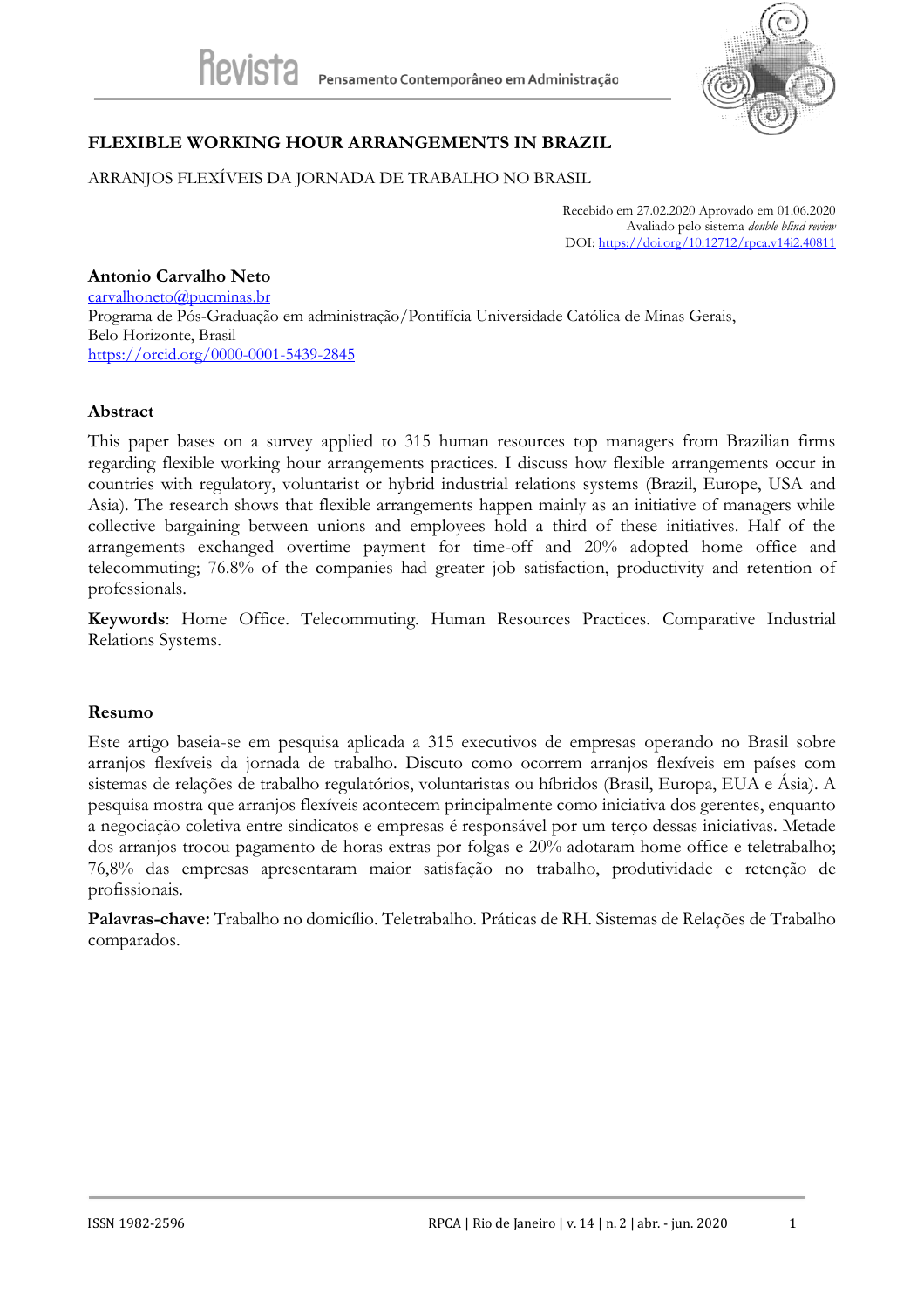## **Introduction**

In the context of the broad reconfiguration of contemporary employment relations, flexible work arrangements have been a constant concern for researchers at the international level (Bamber, Ryan & Wailes, 2004; Richbel, Brookes, Brewster & Wood, 2011; Peretz, Fried & Levi, 2018).

This article contributes to the gap in the Brazilian literature in the field of management, considering that several authors (Tenório, 2002; Costa, 2003; Oltramari & Piccinini, 2006; Lima, Souza, Amorim & Fisher, 2013) have focused the discussion on the flexibilization of labour relations in general, and the employment contract in particular, but not on the working day. Only one study by Carvalho Neto, Amorim & Fisher (2016) presented research data from 354 human resource managers in Brazil that were related to the flexibility of the workday; however, not detailing the flexibilization practice and including only two arrangements, namely: working at the home office and working less than a five-day workweek. Moreover, the central research focus of Carvalho Neto et al. (2016) was not the working day *per se*, which is hereafter the intended focus of this paper. This study presents empirical data on five flexibilization practices relevant to the working day, and is especially timely considering the labour reform that has occurred recently in Brazil.

This work bases on a survey applied to managers at the strategic level of the human resources area of 315 large and medium-sized companies operating in Brazil. The objective of the study was to verify if Brazilian companies were adopting human resource policies and practices in the creation of flexible work arrangements that served the interests of both workers and employers. The human resource managers´ perceptions are related to their companies policies and practices regarding to: (i) the adoption of flexible work arrangements; (ii) the differences between arrangements for men and women; (iii) the kinds of arrangements; (iv) the collective bargaining of these arrangements between social actors; (v) the most adopted policies and practices regarding the arrangements in their organizations; (vi) the reasons for the (non) adoption of the arrangements; (vii) the positive and negative returns.

### **Flexible work arrangements in the world**

The international literature reviewed for this paper presents a variety of practices in effect in several countries regarding the flexibility of the working day, and the interconnections of collective social actors (workers, governments and employers) around the flexibilization theme.

In the Western European developed countries, the traditional standard for Industrial Relations Systems till the end of the 1980s was characterized by the contractual and salaried model, with a long-term employment relationship between employee and employer, full working hours and protections provided by law (Holzmann and Piccinini, 2006).

However, this European model has been changing during the last three decades towards what is called a "flexicurity" model that allows flexibility together with security, some degree of deregulation with some degree of regulation, characterized by: low levels of employment protection; generous unemployment benefits; labor market policies to help the unemployed to regain employment. The flexicurity model suppose a constant negotiation between the collective social actors (Muffels, Crouch & Wilthagen, 2014; Jensen, 2017). Even inside this framework of changes, so to speak, in some countries there are more social protection as in Denmark, Germany, France and Norway than in others, such as the United Kingdom countries (Marginson & Galetto, 2016) and Australia (Wilson & Hadler, 2017).

Nevertheless, several studies stress that even this flexicurity model is in crisis (with different grades of intensity) in the European Union related to an increasing degree of liberal politics oriented to flexible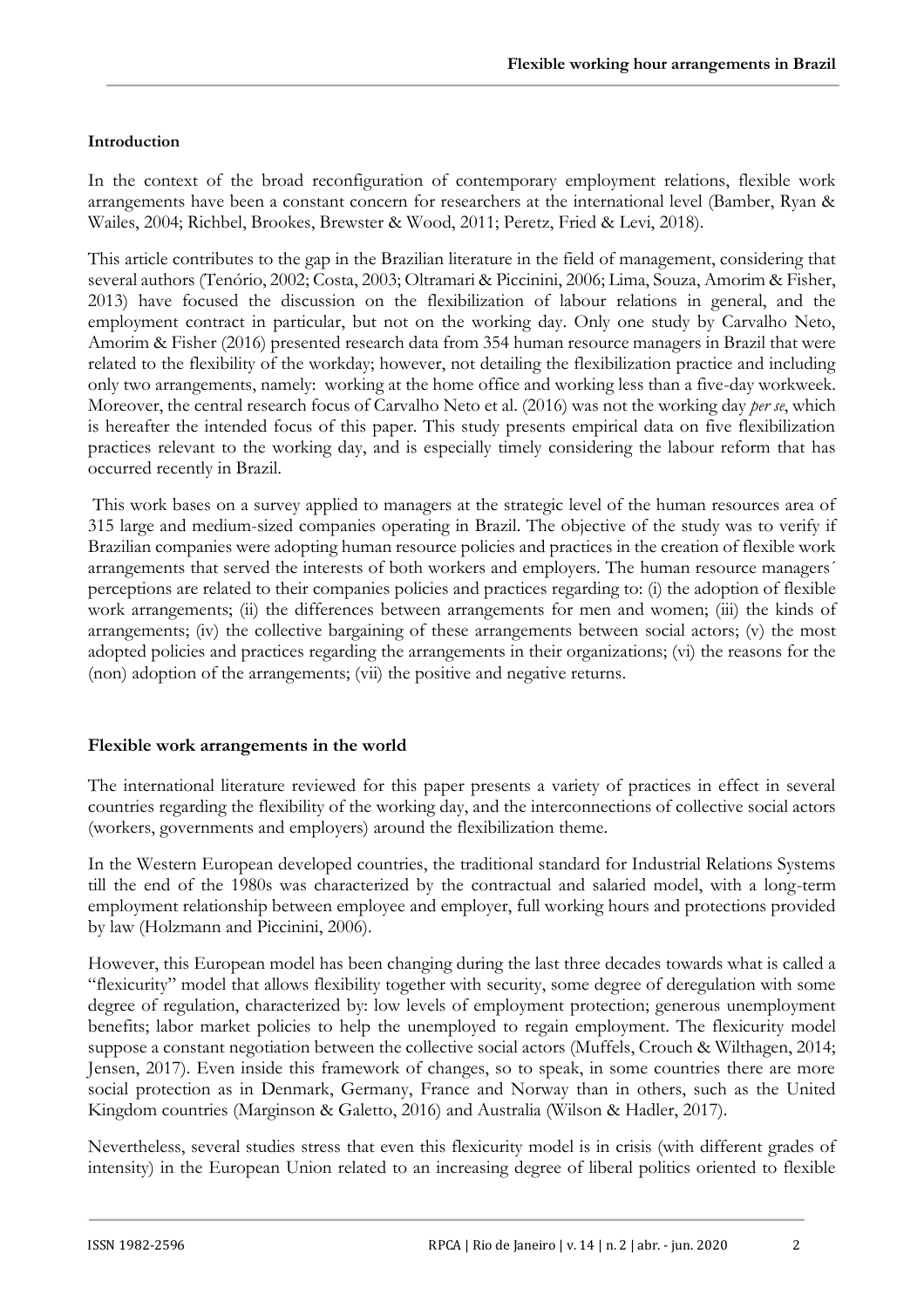labor markets (Muffels, Crouch & Wilthagen, 2014; Marginson & Galetto, 2016; Wilson & Hadler, 2017; Hastings & Heyes, 2018).

In contrast to the traditional standard of 40 or 44 fixed weekly hours, the adoption of flexible working hours varies according to the legislation of each country and there is no dominant view. However, flexibilization is a reality in various industrial relations systems (Giannikis & Mihail , 2011; Richbell, Brookes, Brewster & Wood, 2011), national culture, organizational characteristics and organizational outcomes. A recent study by Peretz, Fried & Levi (2018) on flexible work arrangements across 21 countries (from Asia, North America, Western and Eastern Europe) points that flexitime, job sharing, compressed workweek and teleworking are being adopted everywhere in the world.

During the last two decades the traditional working day model has being questioned by professionals who today demand more flexible arrangements. Working mothers and fathers, caregivers who need to care for elderly relatives, retirees who still want to stay active while working, and men who partake in housework and childcare represent some of the profiles that seek greater flexibility (Greenberg & Landry, 2011).

Some flexibilization models aim to accommodate female workers, albeit not only for this reason (Azevedo & Tonelli, 2014). In Brazil, women's demands for flexible work times were initially investigated by Bruschini (1995) in an analysis of human resources policies in leading companies, highlighting cases of organizations that promoted flexibility in working hours for employees. Some practices were born through collective bargaining with unions. This included, for instance, dismissing workers on Fridays at 2.30 pm while compensating their time lost by adding half an hour onto the other working days. Another study by Andrade and Barbosa (2015) revealed that 98% of a sample of 694 professional women wanted to have flexibility at work to better align motherhood with their careers.

Seeking to broaden the view on the working day flexibilization some of the main initiatives in Europe, USA and Asia are here discussed. The largest proportion of flexible part-time workers is in the Netherlands (47.8%), Germany (25.6%) and in the United Kingdom (25.5%). They are less prevalent in Bulgaria (2%), Slovakia (2.9%) and Greece (5.7%) (Giannikis & Mihail, 2011).

Even countries with a high level of state intervention as a regulator within the industrial relations system (IRS), such as Denmark (Jensen, 2017) and Germany, have moved towards more flexible working hours (Bamber, Ryan & Wailes , 2004). We will consider such IRS regulative as opposed to voluntarist systems, where the state interferes much less in labour relations, as it is the case of the USA and the UK (Carvalho Neto et al., 2016). This article considers as hybrids the IRS oriented towards both regulation and voluntarism.

In Spain, where the IRS is regulatory, there has been a sharp increase of working part-time (4 to 6 hours/day), which was also the result of an economic crisis (Carcedo et al., 2012). In Greece, the IRS is also regulatory and flexibility options for the workday are limited. There is an inadequate social structure in Greece to support those who work and have families as well as a great cultural difficulty concerning men sharing domestic tasks with women (Giannikis & Mihail, 2011).

In the United Kingdom, a voluntarist system, there is a movement towards flexible time options to benefit the workforce because the challenge the organizations are facing to recruiting and retaining professionals (Budd & Mumford, 2004; 2013). Since the 1990s, there has been more work from home or at the client site, allowing greater mobility and flexibility for professionals. Workers with young children have the right to request a flexible arrangement and the company can deny it only when proving its unviability (Blyton & Turnbull, 2004). Currently, approximately three million workers are able to align their work with family demands (Dex & Sheibil, 2001; Bryan, 2012).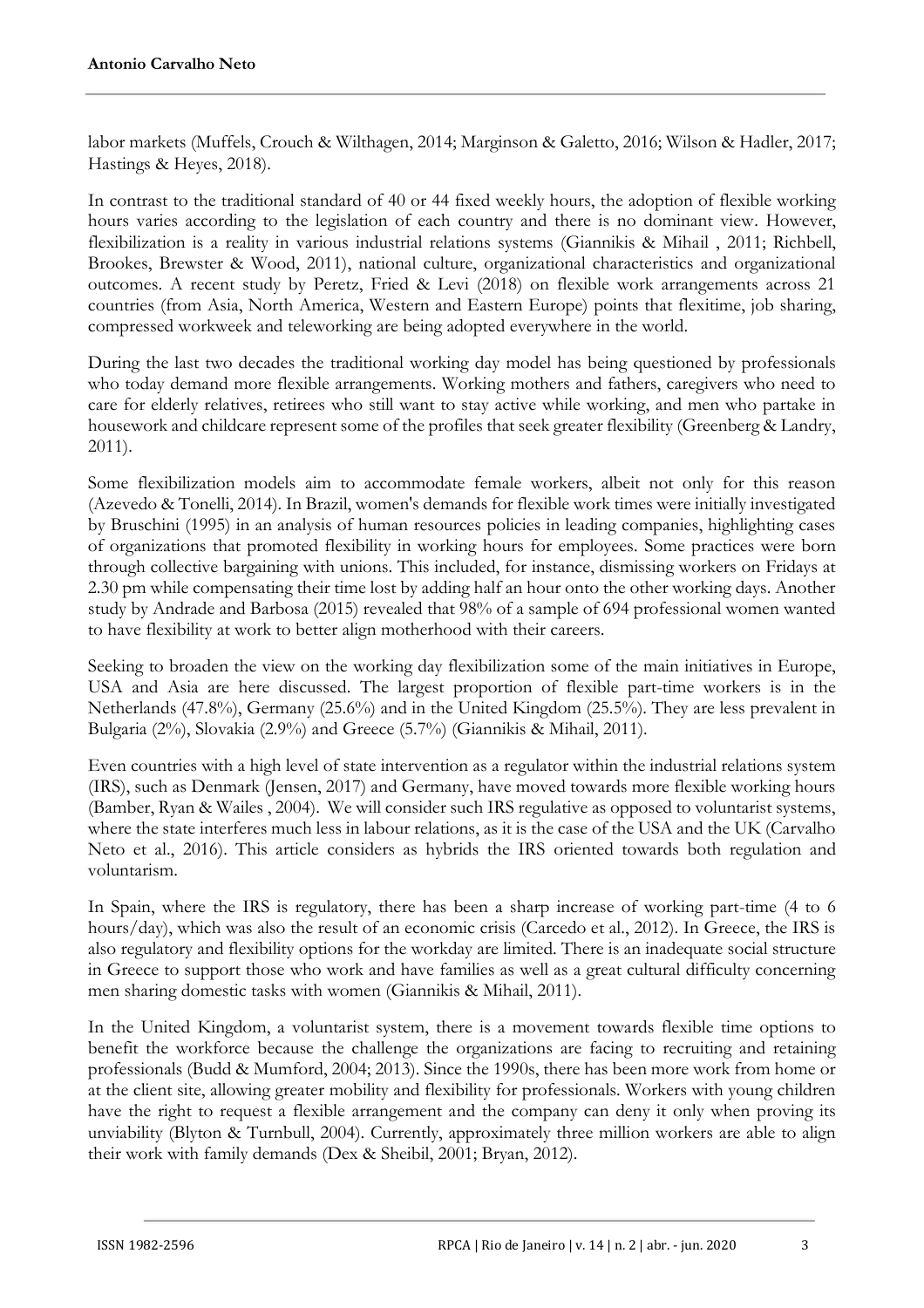In the United States, one of the most voluntarist systems in the West, flexible arrangements for the workday have also increased. It faces, nevertheless, the problem of precariousness of work as employers are accustomed to transfer to employees some costs of the market fluctuations such as lack of customers. In a restaurant, for example, when there are no customers, the owner can dismiss the workers without pay for the rest of that day. However, two laws were enacted by the government: the *Family and Medical Leave Act* (FMLA) which allows employees to take a leave of absence due to illness including illness related to family members, and the *Federal Employees Flexible and Compressed Work Schedules Act* (FEFCWA) allowing flexible work arrangements for federal employees (Peterson & Wiens-Tuers, 2014).

Australia also has a voluntarist system, but the flexibilization of the workday is not a subject in question, and a model with long daily working hours prevails. This excessive workload negatively impacts the balance between work and family, generating fatigue and even burnout. However, some isolated work experiences with condensed hours (more than 8 hours per day working less days per week) have generated an increase in total weekly rest hours and have been successful (Brown et al., 2010).

In Hong Kong, the IRS is a hybrid with strict laws but flexible practices. The demand for flexibilization of the working day has grown due to the increase of female participation in the labour market, and the government has made efforts to disseminate flexibilization practices. The *Labour Department* has organized seminars, supporting the adoption of HR policies and practices, aggregating a network of practitioners in the area, and using the media to propagate successful flexibilization practices (Chou & Cheung, 2013).

In South Korea, also a hybrid system, the main driver of the flexibilization measures of the workday has been the decline of the female presence in the labor market. In 2005, the presence of women over 15 years of age was 50.5%. In 2012, it decreased to 49.9%, contrary to the growth in most other countries in the world (Lee & Baek, 2014). The implementation of specific legislation and HR practices related to flexible working hours, home office work, division of labor between two workers, part-time work, day care, maternity leave and family leave are increasing in the country. Motivation and performance were positively impacted by the adoption of these measures (Moon & Roh, 2010).

Frame 1 summarizes these flexible work arrangements in the countries and regions discussed in this section and more.

| Country/Region and          | Actions and issues related to collective social actors                                   |
|-----------------------------|------------------------------------------------------------------------------------------|
| orientation of the          |                                                                                          |
| <b>Industrial Relations</b> | (governments, employers and trade unions representatives)                                |
| System (IRS)                |                                                                                          |
|                             |                                                                                          |
|                             | Flexibilization of the workday length.                                                   |
| Denmark and Germany         | Annualized hours (accumulation of hours during a longer period to use as paid time-off). |
| (Regulatory IRS)            | Agreements on flexibilization of the workday between employer and employees, with or     |
|                             | without unions.                                                                          |
|                             | Bank of hours with annual, semi-annual and bimonthly intervals.                          |
| Belgium<br>Hungary,         | Compressed workweek (more hours of work per day and more days of rest).                  |
| and Netherlands             | Work with unions to favor work-family balance through flexibility                        |
| (Regulatory IRS)            | Core values for the implementation of flexibilization initiatives: dialogue, trust and   |
|                             | reciprocity.                                                                             |
|                             | Adjustments of the regulatory framework are required                                     |
| Spain                       | Inertia of the companies in the face of the great demand for negotiation.                |
|                             | Lack of willingness of the social actors to advance for legal reasons.                   |
| (Regulatory IRS)            | Lack of government capacity to promote negotiations with the various social actors.      |
|                             | Companies tend to lay off workers instead of making work more flexible.                  |
|                             | The rigidity of the legislation inhibits flexibility initiatives.                        |
| Greece                      | Predominance of small and medium enterprises in the economy, where the view that         |
|                             | flexibilization generates an increase in labor costs has a great impact.                 |
| (Regulatory IRS)            | The view that flexibility creates loss of control from the HR perspective.               |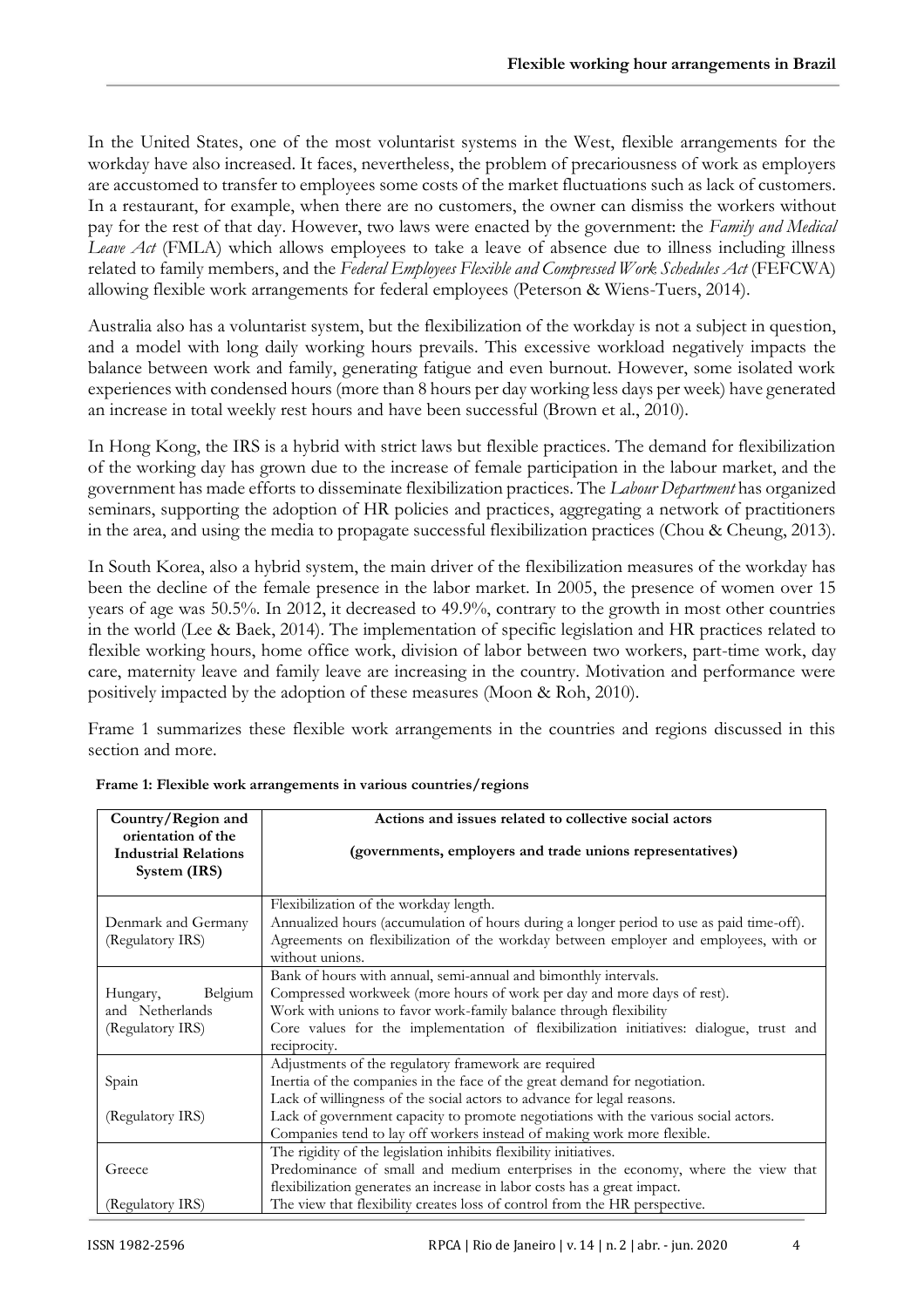|                           | Inadequate social structure to support those who work and have families;                     |
|---------------------------|----------------------------------------------------------------------------------------------|
|                           | Cultural difficulty of men sharing domestic tasks with women.                                |
|                           | Provision of flexible jobs because organizations face challenges to retain labor.            |
| United Kingdom            | Since the 1990s, companies have adopted greater mobility of workers and greater flexibility  |
|                           | of the workday; this movement initiated with the banking sector that had a significant       |
|                           | contingent of female employees.                                                              |
| (Voluntarist IRS)         | Career breaks allow workers to leave 2 to 5 years without pay to attend training courses and |
|                           | other personal needs, such as looking after friends and family.                              |
|                           | Since the 1970s, flexibility strategies have been adopted.                                   |
| <b>United States</b>      | It is the most voluntarist developed country; employers have ample freedom to negotiate      |
|                           | individual contracts with workers; there are less worker rights compared to other countries  |
| (Voluntarist IRS)         | discussed; fewer labor protection laws                                                       |
|                           | Flexibilization is related to the precariousness of work.                                    |
|                           | Government actions amending legislation include the FMLA to allow leave of absence in        |
|                           | case of personal illness or illness in the family. The FEFCWA to allow flexible work         |
|                           | arrangements for federal employees in The USA.                                               |
| Australia                 | Prevalence for long work hours (10 hours per weekday plus 5 hours on Saturday).              |
| (Voluntarist IRS)         | Difficult balance between work and family, high burnout rates.                               |
|                           | Successful isolated experiments with condensed week regimes.                                 |
|                           | Demand for flexibilization of the day has grown, especially due to the increase of female    |
| Hong Kong                 | participation in the labor market.                                                           |
| IRS:<br>(Hybrid<br>strict | Government has induced companies to adopt five working days a week.                          |
| legislation and flexible  | The government has been organizing seminars supporting the adoption of successful            |
| practices)                | flexibilization practices and disseminating them in the media.                               |
|                           | The reduction of women in the labor market and the decrease in the birth rate have led to    |
| South Korea               | more flexibilization of the working hours and place, as well as the division of labor, part- |
| (Hybrid IRS)              | time work, construction of day care centers, maternity leave and time to handle family       |
|                           | matters.                                                                                     |

Sources: elaborated by the author based on: Dex & Sheibil, 2001; Bamber, Ryan &Wailes, 2004; Budd & Mumford, 2004; Atkinson & Hall, 2009; Brown et al., 2010; Moon & Roh, 2010; Giannikis & Mihail, 2011; Bryan, 2012; Carcedo et al., 2012; Chou & Cheung, 2013; Teasdale, 2013; Lee & Baek, 2014; Muffels, Crouch & Wilthagen, 2014; Peterson & Wiens-Tuers, 2014; Carvalho Neto et al., 2016; Marginson & Galetto, 2016; Wilson & Hadler, 2017; Zartaloudis & Kornelakis. 2017; Jensen, 2017; Hastings & Heyes, 2018; Peretz, Fried & Levi, 2018).

# **Flexible work arrangements in Brazil**

Since the end of 2017, Brazil has been experiencing the effects of a labour reform that produced the greatest degree of flexibility in legislation in 70 years, in addition to reducing the power of trade unions and limiting the action of the Labour Courts. Labour reform enables a direct agreement between company and employee to reduce wages as well as some rights and benefits, in addition to facilitating dismissal and changes in the contract and working hours, all without the protection of the union (Krein, 2018).

The main changes brought by the labour reform in relation to the working hours were:

- the daily working hours may be 12 hours followed by 36 hours off, respecting the limit of 44 hours per week and 220 hours per month (Costa, Costa, Rodrigues & Claro, 2020);

- activities such as meal times, personal hygiene, changing uniforms and studying within the firm are no longer considered part of the daily workday (Costa et al., 2020);

- the overtime accumulated during a certain period of time can be negotiated by individual agreement employee-employer and it is no longer necessary to be negotiated by the employer and the union (Costa et al., 2020);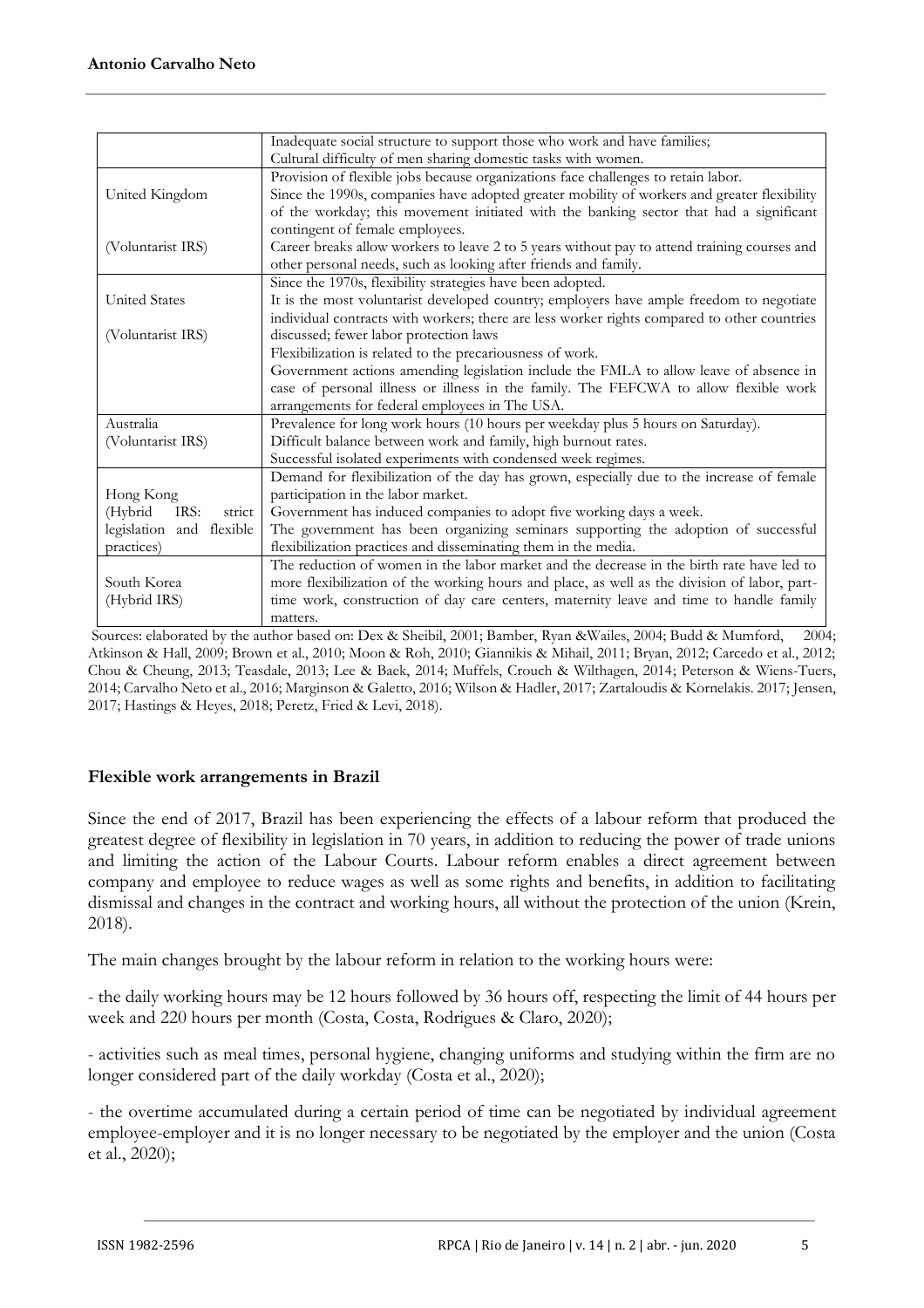- the time the worker spends commuting from home to the workplace, even with transportation provided by the employer, is no longer mandatory to be paid to the employee (Costa et al., 2020);

- home office: regulated by the labour reform; everything the worker uses at home will be formalized with the employer via contract, such as equipment, energy and internet expenses; work control will be done by task (Costa et al., 2020; Haubrich & Froehlich, 2020).

Due to this new labour legislation, employers do not need to negotiate work arrangements with unions. Employers can impose them unilaterally.

However, the home office in Brazil is still not widespread two years after the labour reform was launched (Haubrich & Froehlich, 2020), which is explained by some time needed for the labour relations system to adapt to such profound changes. Certainly, with the extraordinary boost in the home office practice that the coronavirus pandemic caused, this situation tends to change very quickly from now on.

Even so, Brazilian public service has used home office (Filardi, Castro & Zanini, 2020) and the benefits are the same as in private companies (Haubrich & Froehlich, 2020). This is in line with the international experiences discussed in this article in the previous section, namely: greater productivity; possibility of hiring professionals who live in any geographic location; reduction of the employer's expenses with the structure; improvement in the workers quality of life; and eliminating commuting time from home to the workplace.

### **The Pros and Cons for Collective Social Actors**

The possibility of reconciling work with the care of family members, especially children care, is a strong motivator for many workers to seek for flexible arrangements (Shockley & Allen, 2012). Employees in flexible arrangements choose non-standard hours or work in alternative locations and can be more efficient and productive. Home office, for example, can allow the individual to be silent without interruption and this could make the worker focus more, innovate or create. Some studies show a positive correlation between productivity and flexible working arrangements (Gajendran & Harrison, 2007). Studies also show that there is a decrease in absenteeism, increased productivity and job satisfaction when considering flexible work arrangements (Greenberg Landry, 2011).

Gender, marital status and caring for children are issues correlated to the flexible arrangements of the working day. Employees with partners and children experience more conflicts between work and other spheres of life. Flexible arrangements allow this competition between roles to be more balanced (Ashford & Kreiner, 2000; Shockley & Allen, 2012). Studies show that women returning to work in flexible arrangements, after the birth of their first child, deal better with fatigue and stress, as well as demonstrate increased loyalty to the organization (Schwartz, 1989; Greenberg & Landry, 2011).

The literature discusses also negative points about the flexibilization of the working day. As far as issues related to women, some authors argue that flexible arrangements reinforce the devaluation of the presence of women top executives in organizations, since women partake in most of these flexible arrangements (Peretz, Fried & Levi, 2018). There is also a negative perception in terms of career development when a professional chooses flexible formats. Research shows that women in this situation receive a label of "mother and professional", and this poses a challenge for their further professional development, better pay and promotions. There is a general perception of less commitment of the professional working in flexible arrangements (McDonald et al., 2007).

Labour legislation is a premise and a fundamental factor in negotiating and debating the flexible arrangements of the working day. Every country has a different legislation, and the monitoring of such legislation is crucial in determining what progress can be achieved in terms of flexibility. Safeguarding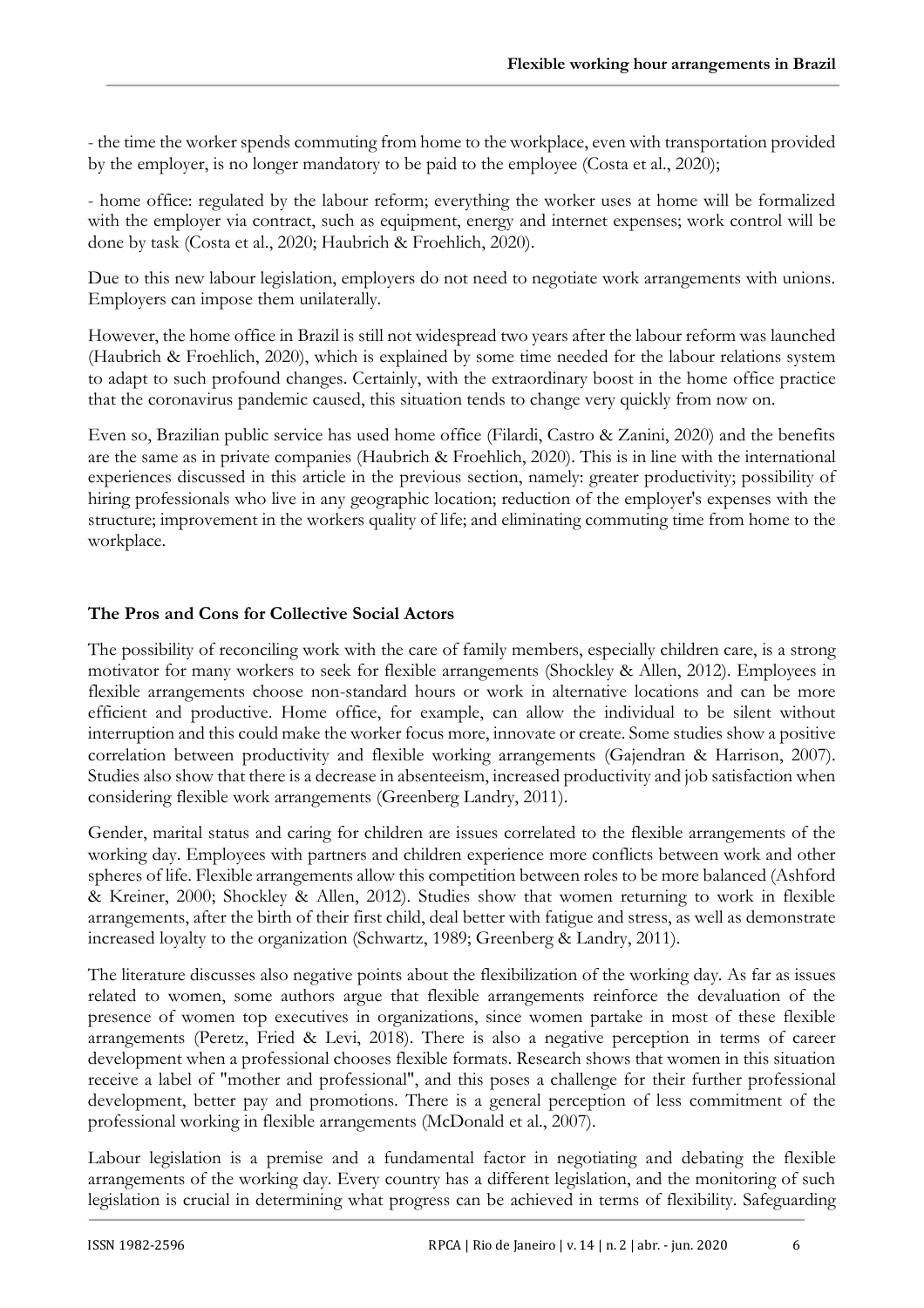traditional models and encouraging full-time work are important issues at stake when advancing the flexibility of working hours. According to Giannikis & Mihail (2011) flexible arrangements should be implemented through agreement between parts, and should take into account the workers' choices as well as gender, marital status and the presence of children to avoid reinforcement of stereotypes and discrimination.

Another point that hinders flexible arrangements is that it requires complex bargaining processes that may be either individually or collectively achieved by trade unions. Considering collective bargaining, studies reveal that if the organization's culture does not support the balance between personal and professional life, the implementation of flexible arrangements remains only in the discourse (Greenberg & Landry, 2011).

The action of unions, in the case of Brazil, is important because these collective social actors can fill a gap related to aspects not contemplated in the labor legislation through collective bargaining (Vignoli, 2010). However, this is a great challenge, since there are more than 10,000 unions in Brazil (Cardoso, 2013), but no representation in many geographic regions and economic segments. In addition, the necessary dialogue between the HR area and the labor unions in Brazil is rather incipient (Carvalho Neto et al., 2016). Since the labour reform that took place in 2017, this situation has worsened, as collective bargaining has lost strength as the power of union representation has weakened.

The flexibilization of the working hours implies the predominance of a protection for workers in a negotiated rather than imposed form. The most reasonable way of implementing flexible arrangements is through collective bargaining in order to allow the continuity of employment and the survival of organizations in times of crisis (Vignoli, 2010). The workers` will must be considered during these negotiations, which does not seem to be happening in the Brazilian context.

# **Methodology**

The objective of this research is to verify if and to what extent Brazilian companies are adopting HR policies and practices in the creation of flexible work arrangements that serve the interests of both workers and employers. It investigated the perception of HR managers in relation to: (a) the adoption of flexible arrangements in companies (b) the differences between these arrangements for men and women; (c) the types of work agreements or contracts and flexibilization policies; (d) the social actors participating in the collective negotiations of the arrangements; (e) the most adopted policies and practices regarding flexibilization in organizations; (f) the reasons for the (non) adoption of the arrangements; (g) the positive and negative returns of flexibilization.

A descriptive quantitative study (Churchill, 1987) was carried out in 2016 using a survey that was applied to 315 managers at the strategic level of the HR areas of large and medium-sized companies in Brazil. In the survey conducted, a link was sent by e-mail for the sample population to respond. The sample used was non-probabilistic due to accessibility and was based on the definition, a priori, of the selection criteria by position and area of activity of the HR representative of each of the 315 companies. The focus was on the managerial group (supervisors, coordinators, managers, directors and vice-presidents) of the HR area of organizations.

The data collection instrument was a questionnaire (see appendix 1). It uses closed questions in the following forms: dichotomous (with two possible answers), multiple choice (with one or more possible answers), Likert scale of five (to assess the degree of agreement or disagreement of HR professionals on the subject) and scale of importance (to evaluate certain attributes related to flexibilization).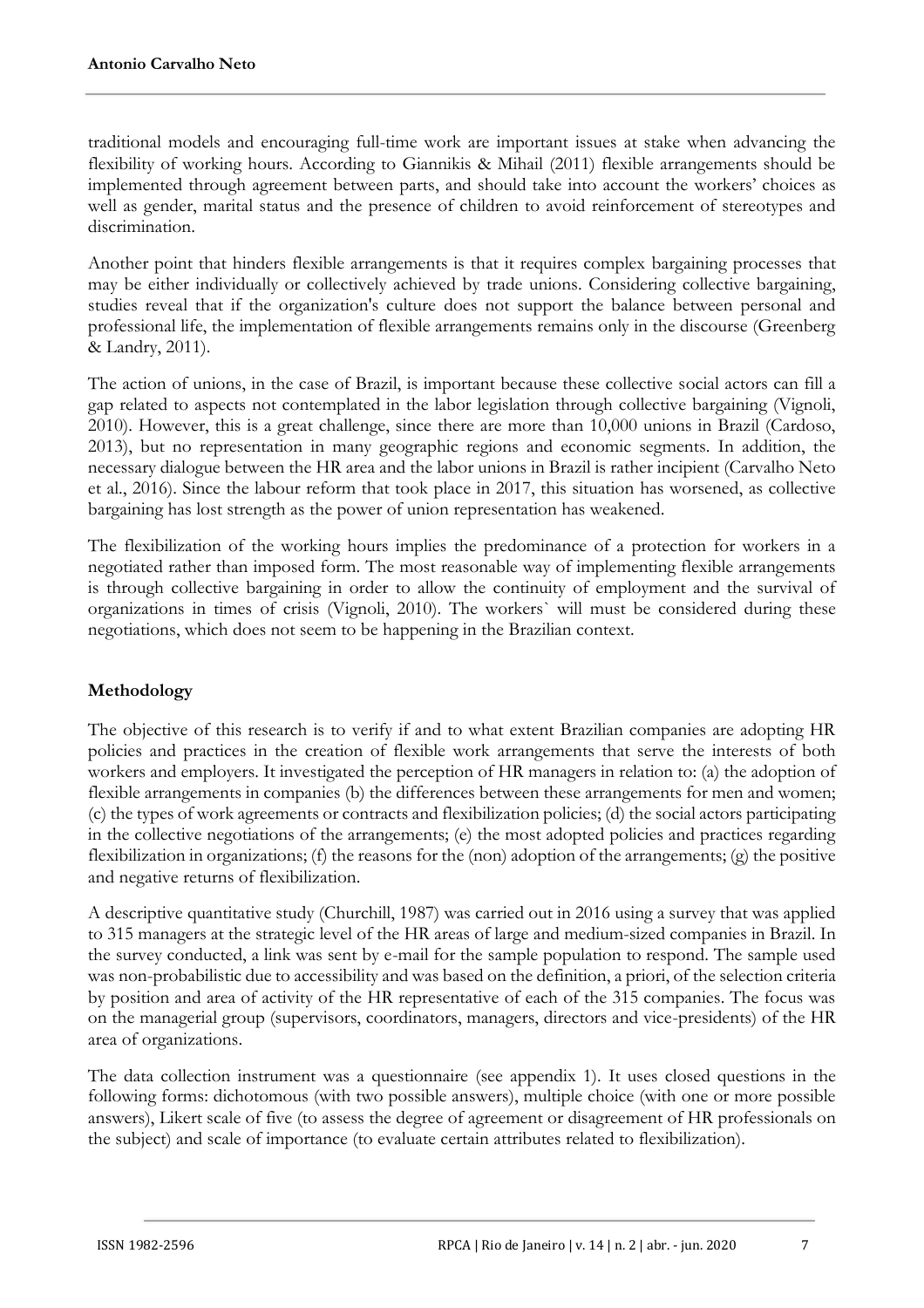Pretesting of the questionnaire was conducted with professionals within the profile of the sample, and adjustments were made to the instrument. After the pretesting the link was sent by e-mail to 6,500 professionals from the database of an organization that has been involved with the development of entrepreneurs and executives for more than four decades. Every year, about 50,000 professionals from management positions (including various age groups and from large and medium-sized companies operating in Brazil) participate in the leadership and management development programs of this organization. This database was available to the authors of this paper, and the return obtained was 370 questionnaires from different companies; 315 were validated.

The chi-square test was used to analyze the data of the survey, which allowed evaluation of the relation between two categorical variables, in which at least one was not ordinal. This is done by comparing the observed values in each category with the expected or estimated values (Soares & Siqueira, 2002; Motta & Oliveira Filho, 2009). The test was used in most of the cross-checking performed in this study to evaluate the statistical significance between the variables. As an example, to analyze the size of the company in relation to whether or not it adopts policies and practices to make the working day more flexible. Statistically significant associations between the variables were identified from these tests when the p-value was lower than 0.05.

### **Findings and discussion**

Out of the 315 companies surveyed, 40% had more than 2,000 employees. Their activities spanned the most diverse economic sectors: chemical and petrochemical (7.3%), steel and mining (6%), technology and computing (5.4%) and public services (5.1%). The activity of companies concentrated in the Southeastern region of Brazil was the highest at 25.7%, and 21.9% of the companies were active throughout the whole country while 21.3% were multinationals. The following chart shows the breakdown of companies by geographic region.





Source: Data from the research.

In 52.6% of the sample, there is total and partial agreement that companies adopt flexible arrangements for the workday. There is total and partial disagreement in 45.6%. A positive correlation was identified between the adoption of flexible arrangements and company size ( $p = 0.000$ ) as well as with the market segment ( $p = 0.608$ ). Large companies and more traditional and regulated segments tend to be less flexible especially because they are regulated by state agents (from federal government regional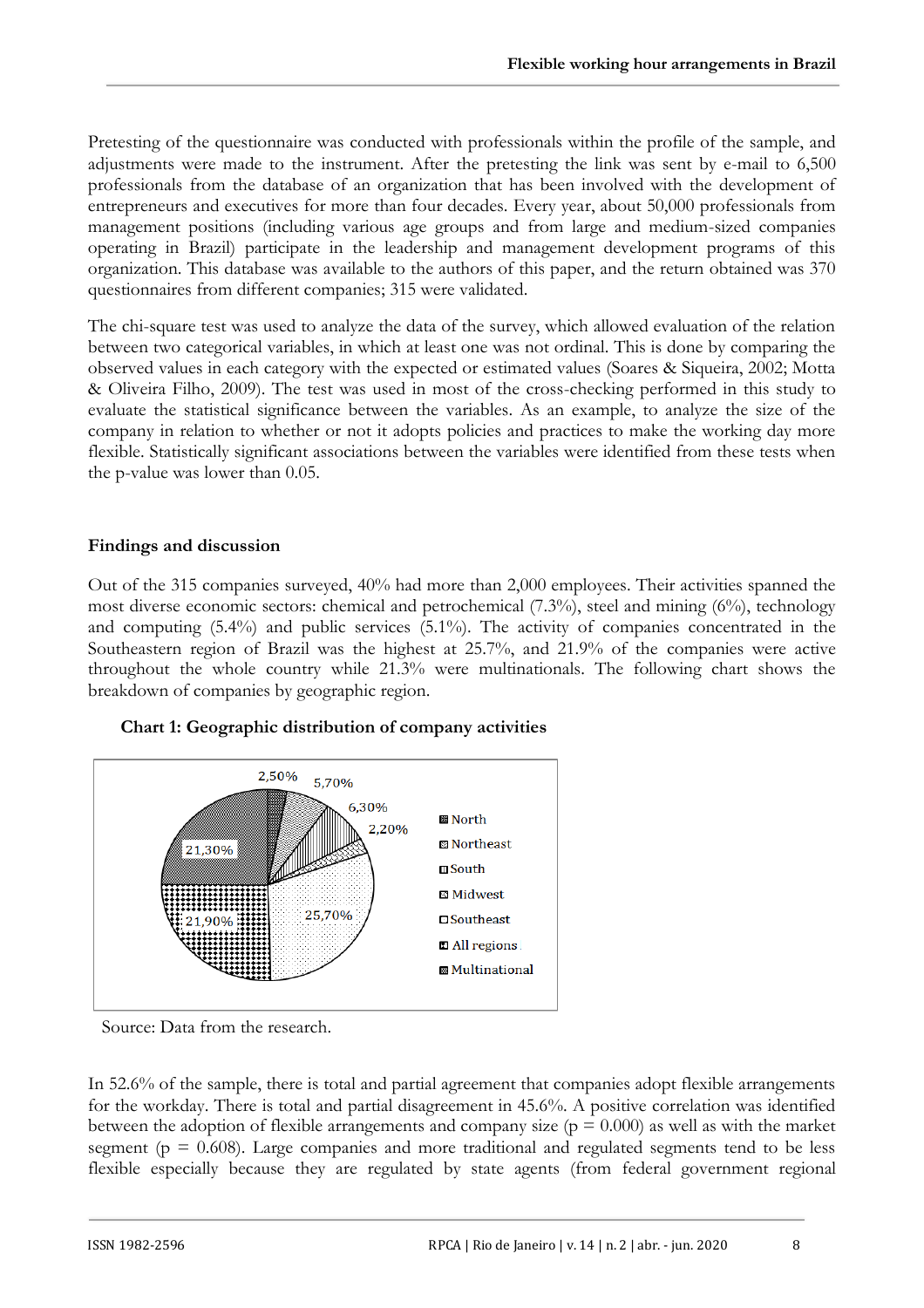departments such as the Labour Department - *Delegacias Regionais do Trabalho* - and by prosecutors of the Justice system - *Ministério Público do Trabalho*).

It can be verified, by an open-ended question in the survey, that corporate respondents are generally apprehensive about liabilities related to labour issues with the *Justiça do Trabalho* (part of the judiciary branch that handles labour litigation) when less traditional models are abandoned and flexible working day arrangements are implemented. On the other hand, medium-sized companies tend to be less monitored, more informal and adopt greater flexibility in workday arrangements. There are complaints about the lack of government professionals to operationalize the inspections; therefore, the focus is usually on large companies to gain more visibility (Antunes & Alves, 2004; Amorim, 2015).

Flexible arrangements considering men and women were also considered and the data revealed that there is no difference. For 58.4% of the interviewees there were flexible arrangements for both men and women alike, while at 40.9% of companies there were no flexible arrangements for either men or women. Only 0.6% of the HR managers interviewed said that their companies adopted flexible arrangements only for women. The data reveal that in the implementation of flexible arrangements there is no bias towards issues of career compatibility with maternity, for example.

Two currents can be perceived. In the first current, the research reveals that the female career is conducive to the implementation of flexible arrangements, since the challenge of reconciling child care with work falls far more on women in various societies (Atkinson & Hall, 2009; Moon & Roh, 2010, Chou & Cheung, 2013, Lee & Baek, 2014). In another current, researchers argue that defining flexibilization policies and practices for women alone can increase discrimination against the female presence at the workplace.

Even though the massive entry of women into the labour market in most countries has diminished the trend, discrimination is still especially apparent in the spectrum of top positions in organizations (Allen et al., 2013, McCrate, 2012, McDonald, Pini & Bradley, 2007). The role played by people, regardless of gender, is shared also in the private sphere, within the family. The flexible arrangement of the working day can certainly help professionals dealing with the challenging task of reconciling work and family life, especially caring for children, the sick and the elderly (Haar, 2013).

The importance of collective social actors (government, workers' unions and employers) and their agents (HR departments, corporate legal departments, trade union leaders) in relation to negotiating flexible arrangements in organizations was evaluated from the perspective of the HR managers of the 315 companies. The following results were rated in order of importance: HR managers (58.7% of the sample), the legal department of the company (41.3%), the workers' unions (33.3%), the workers' immediate leadership (29.8%) and the individual employee (27.3%). Chart 2 shows this distribution.

The HR area points to itself as the most important for obvious reasons, since any practice of flexibilizing the workday has to go through the HR departments when it comes to implementation and monitoring, for example. The importance of the legal department is highlighted in second place for similar reasons; in a country where the labour relations system is regulatory in nature, organizations need to turn to their lawyers frequently to have some legal certainty that changes in work schedules will not lead to litigation.

It is worth noting that the importance of the negotiation by the employees' immediate leadership is rated almost at the same level as the individual negotiation done by the employee. This suggests that direct management only addresses the issue when triggered by the employee's concern.

The data also show that the employee voice has been relegated during the bargaining process. There is obviously an institutional path to the discussion, but there is a void when it comes to listening to the individual voices that, when paired with the organizational collective, can change the paths hitherto pursued at the negotiating level.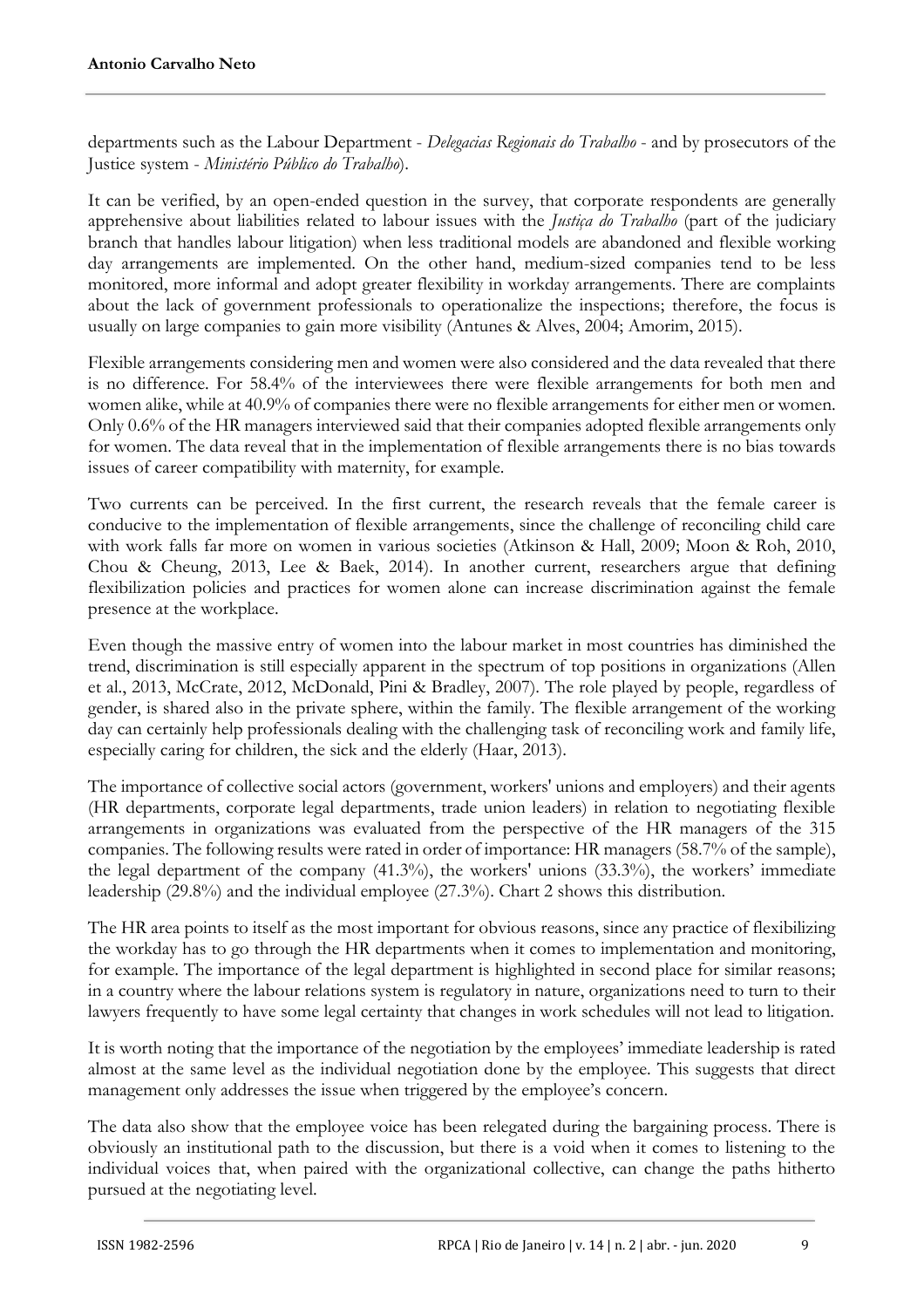

**Chart 2: Actors and agents involved in negotiations regarding flexible working day arrangements**

Source: Data from the research.

The participation of labour unions is viewed by 33.3% of HR managers interviewed as the third most influential in the negotiation of flexible working arrangements, only behind the HR area and the legal department of the organizations, but more influential than the workers' immediate leadership (29.80%) and the individual worker himself (27.3%). For the interviewees, the union participates only once a year (36.6%). This is consistent with the fact that, traditionally in labour relations in Brazil, the union negotiates with the company once a year when salaries and benefits are increased (or not) for each professional category.

With rare exceptions, the Brazilian unions have little tradition of systematically monitoring compliance with collective agreements. Private companies are required by law to promote collective bargaining, but not to reach an agreement.

In Brazil, what prevails is a mixed model of centralized collective agreements involving dozens, sometimes hundreds, of companies and unions associated with decentralized collective agreements between a company and a union. There is a tendency for very few concessions on behalf of the companies in the collective agreements, considering that there is significant heterogeneity in the profile of the organizations that take part in the centralized collective bargaining. The most active trade unions carry out a decentralized complementary negotiation to achieve specific advantages per company. Collective agreements with large corporations present far more concessions than are permitted by legislation and innovate in interesting issues such as the extension of parental leave, for example (Antunes & Alves, 2004; Amorim, 2015).

A positive correlation was identified between the adoption of flexible working arrangements and the participation of the workers' unions ( $p = 0.000$ ), reinforcing the importance of the involvement of this social actor. The importance of unions for workers is clear, although there is no active trade union presence in all market segments. In order to comply with legislation and promote the implementation of flexible arrangements in an effective and mature manner in Brazil, the involvement of this actor is imperative. Examples of countries that have adopted flexibilization more successfully, such as Denmark, Germany, Hungary, Belgium and the Netherlands emphasize the importance of trade union dialogue, reinforcing the role of the decentralization of collective bargaining (i.e., the union negotiates per company, facilitating more creative agreements and adapting to the different realities and organizational contexts) (Ilsoe, 2010). The most practiced kinds of flexible arrangements adopted by large and mediumsized Brazilian companies in this study were: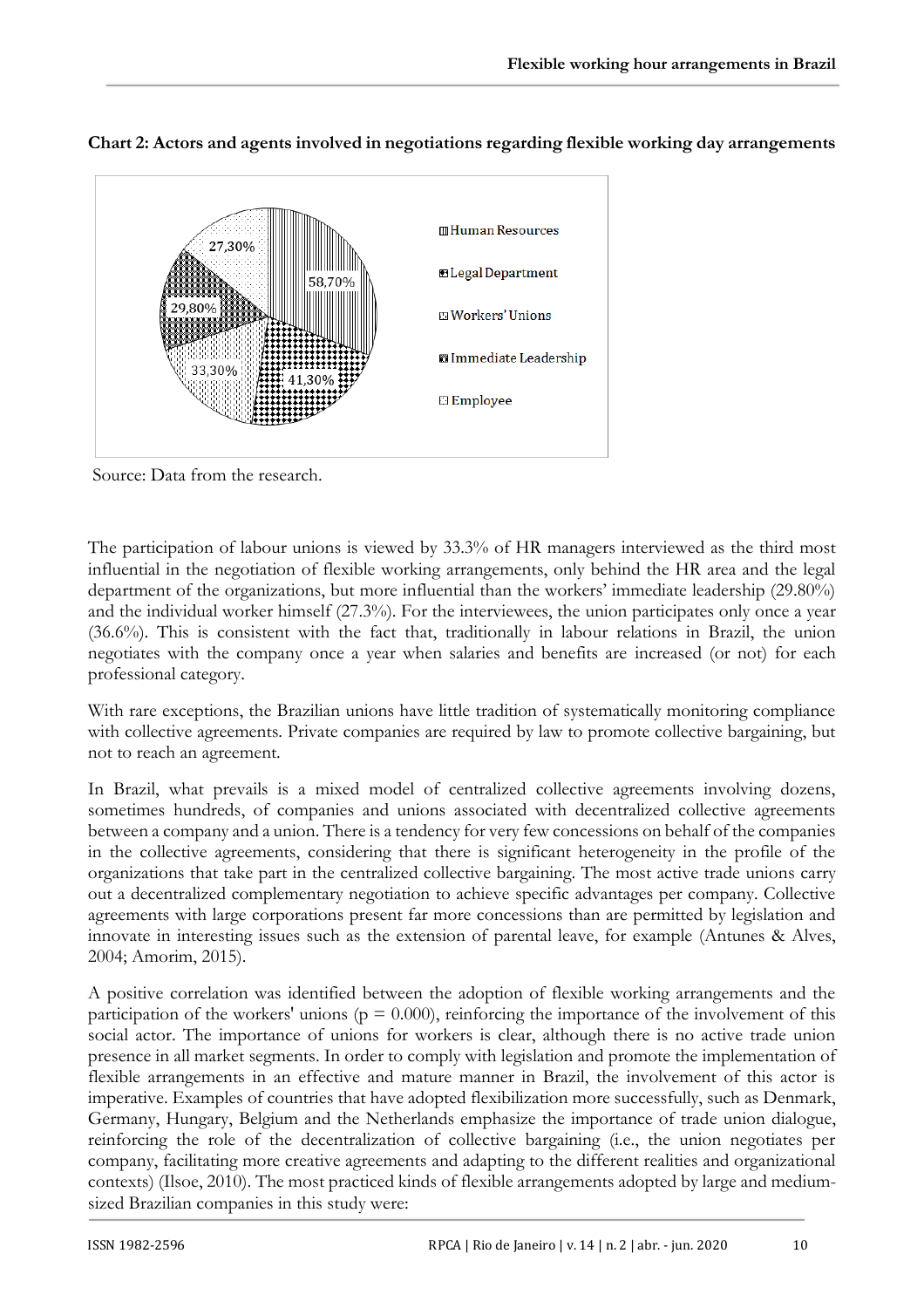Bank of hours for 58.7% of the companies: Brazilian legislation allows the accumulation of a certain number of overtime hours in a bank of hours, during a certain lack of time, compensated in cash or time-off. This must be negotiated and agreed between trade unions and companies;

- *Exchange of overtime payment for time-off* for 39.7% of the companies: Brazilian law allows more than the legal percentage of 50% over the extra hourly wage for each extra hour performed. The exchange for time-off can be negotiated between unions and companies;

- *Workdays that do not exceed contracted time* for 30.5% of companies: this is not really a flexibilization practice, but was considered important by the HR managers interviewed since the general trend has been the requirement of long working days;

Home-office adoption for 22.5% of companies: Working at home is already a reality for a surprisingly significant number of organizations, considering the potential labor problems that this practice can bring before the rigid Brazilian labor legislation and apprehensiveness of companies in regards to regulation;

- *Flexibility of the workplace* for 18.7% of companies: The difference in relation to working from home is the possibility of working in places other than the company, such as remote work from virtual platforms or in physical offices rented by time such as shared office spaces.

The most practiced policies and practices found in the study are in Chart 3. The research shows that the most contemporary practices are being adopted, although the most practiced ones are still the traditional ones, which only partially meet the flexibility demands of present-day professionals.



#### **Chart 3: Most common flexible work arrangement practices in Brazil**

Source: Research data.

A correlation analysis was performed and it was determined that there was no positive correlation between the adoption of flexible hours and the size of the company. It appears that adopted policies are independent of the size of the organization to accommodate some of the professionals demanding flexibility.

The HR area and all managers have the responsibility of finding alternatives to retain professionals that generate competitive advantage for the organization. Without adopting flexible policies and practices, the company potentially loses valuable professionals, as is the case with many professional women who are mothers of young children. When they opt for maternity, they find it difficult to reconcile fixed and strict work schedules with family demands. Because of that, they resign to work for organizations that offer flexible schedules that allow them a better work-life balance. In this aspect, the research confirms that the HR area is not conducting negotiations between companies and unions, and most common practices do not serve these women in particular.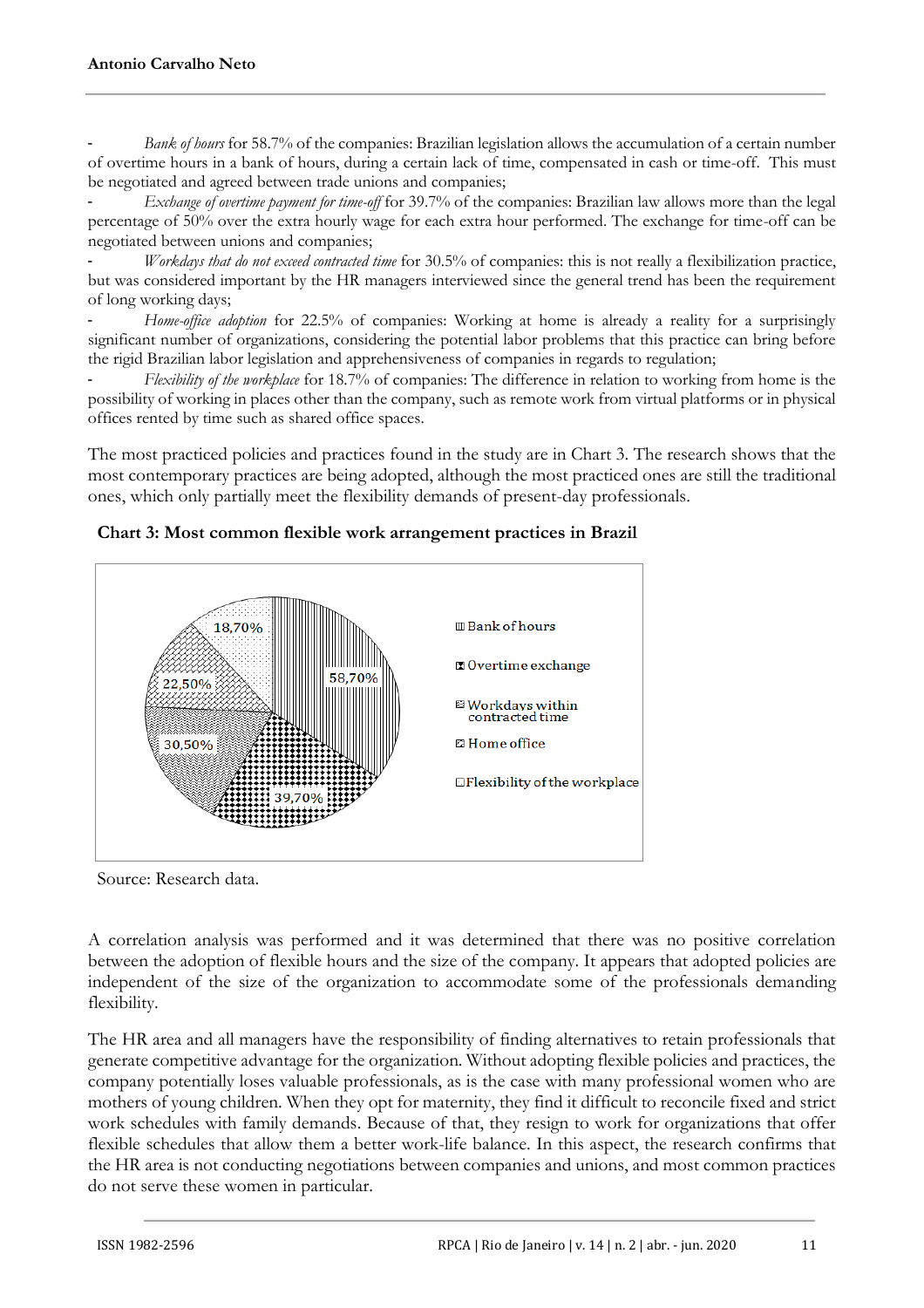The main negative returns for the companies were analysed also. The responses of managers and HR show a strong prejudice regarding flexible arrangements, corroborating the extant literature (Shockley & Allen, 2012). For 30.5% there is marginalization of professionals who choose flexible arrangements, and 25.1% believe that there is a perception of low commitment of these professionals. There is still a kind of deification of the workaholic in the organizations (Tanure, Carvalho Neto & Andrade, 2009).

To challenge this view, it is necessary to look at the level of the organizational culture with the intent of not harming the professional that chooses a flexible work schedule. Denying a promotion or choosing to work a reduced number of hours, for example, can sound like lack of commitment to the organization. Adopting flexible practices could contribute to breaking down prejudices and paradigms on the one hand. The view that a professional reflects lack of commitment if he/she seeks flexibility for a better work-life balance with more autonomy to serve the company and other spheres of life (such as caring for their children) should be contested. Furthermore, in a time of economic crisis, the adoption of flexible working arrangements can be an action that reduces costs.

However, the breakdown of negative perceptions regarding the adoption of flexible arrangements is a cultural change that takes time to develop (Greenberg & Landry, 2011). If the organizational culture does not value the balance between personal and professional life, most likely the genuine adoption of the flexible work arrangements, which is not only focused on reducing labour costs, but also on giving autonomy, generating satisfaction and positively impacting productivity of workers, will not find space at the negotiation table.

Considering main positive returns, both from the point of view of the employee and the employer, with the intention of advancing the debate and bringing flexible work arrangements to the negotiation table, 76.8% of the 315 companies had greater job satisfaction when considering the adoption of flexible arrangements. For 56.5% of HR managers interviewed, productivity was the main positive return. For 47.9%, flexibilization of the day allowed the capture and retention of professionals who would not otherwise have come or continued to work in the company.

Only 2.5% of HR managers did not see a positive return in adopting flexible arrangements. This data reveals that there is room to articulate a more consistent debate about the adoption of flexible arrangements in Brazilian organizations. Linking flexibilization with precariousness is understandable, unfortunately. But here I refer to a different kind of flexibilization, the one that interests to a segment of high skilled workers. We are talking about HR practices adopted in advanced countries with regulatory systems such as Denmark, Germany and Belgium.

In order to advance employment relations in Brazil, the negotiations of flexible work arrangements cannot be limiting and prevent dialogues between agents and collective social actors. The context of the current Brazilian labour market calls for a conversation among professionals, companies representatives, union leaders and other social actors who want work, but also want quality of life and dignity above all else.

### **Final Considerations**

This paper intends to contribute to the limited view that directly associates the flexibilization of the working day with the precarization of work. It reflects upon potential paths for negotiations that take into account flexible arrangements. Other countries, with industrial relations systems that are regulatory in nature like the Brazilian system, have succeeded through mature negotiations among the collective social actors. This has enabled the implementation of flexible arrangements and has addressed the interests of workers and employers alike.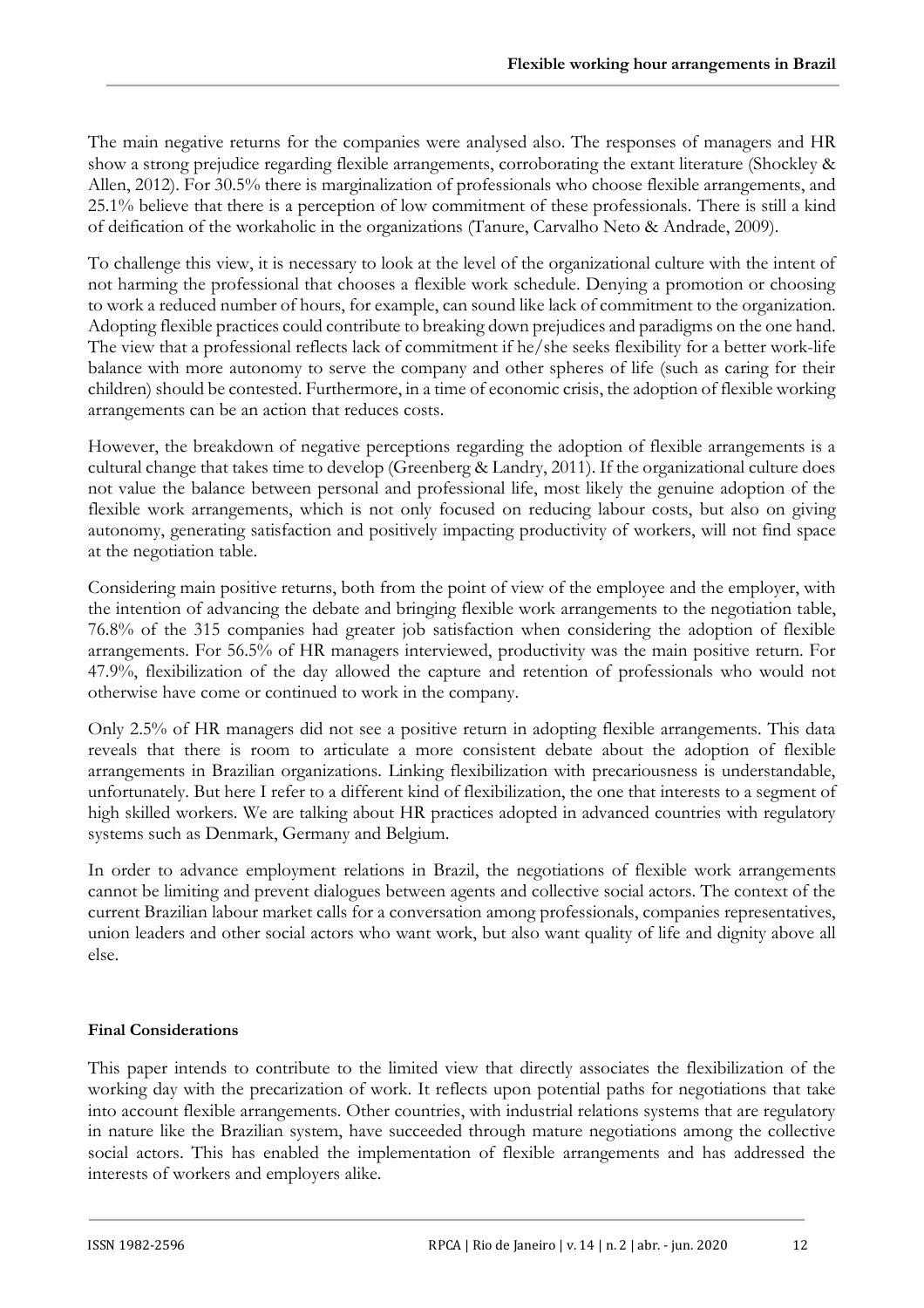The research that supported this study revealed more agreements than disagreements, among the 315 companies studied, that flexible arrangements are being implemented in the Brazilian organizational context. Large companies and more traditional segments tend to be less flexible and fear to innovate in terms of working day flexibility, fearing possible accumulation of labor liabilities. The rigidity of legislation, coupled with greater oversight directed at large companies, provokes a somewhat exaggerated fear, which inhibits the implementation of more flexible working hours. On the other hand, mediumsized companies, which are less monitored, have a tendency to adopt more flexible practices.

Among the HR practices of flexible arrangements, it is worth noting the significant presence of the home office and the flexibility of workplace practices, considering that at least about one fifth of the companies have conquered their professed fear of labor liabilities while adopting these practices. These are concrete practices that can generate greater satisfaction, productivity and contribute to attract and retain qualified professionals for the organization. The non-correlation between the size of the organization and the flexibility of hours indicates that this strategy could be disseminated in all organizations.

There is no data on the individual desire of employees regarding the implementation of flexible arrangements in this research, which remains as a suggestion for future research. Listening to the employee is important to move forward with these practices. Women, as mentioned in the literature, were one of the instigators of the adoption of flexible models of the working day. They are benefitted on one hand by being able to reconcile better the roles of being a mother and a professional, for example.

On the other hand, by adopting the flexibility of the workday, women can be hampered by the prejudice that affects the worker who opts for the flexible model which is often perceived as lack of commitment as discussed in the study. From the organizational perspective, it might be more effective not to associate gender with flexible arrangements of the working day. The literature indicates that both professionals that have and those that do not have children see concrete benefits in making the working day more flexible. Disentangling gender from flexible working hours can help minimize stereotypes.

The path to enable the implementation of flexible arrangements of the working day passes through the HR area, naturally. This area should be the great mediator of the interests and desires of the employer and the worker. However, this intermediation may not materialize in Brazil. The study showed that in almost half of the companies the HR area is not involved in this issue. Another important agent is the legal department of organizations, which has the function of providing legal certainty to enable or not the implementation of flexible arrangements in the working day.

Lastly, the union is another collective social actor pointed out by corporate HR managers as a key player in the process of implementing flexible arrangements, and can play the role of contributing or boycotting initiatives. The collective bargaining promoted by the unions could be the fundamental instrument that fills the gap of a new legislation. It could establish guarantees for the workers on one side, and on the other, it would embrace the distinct reality of a country with the continental dimensions of Brazil.

In order to advance the creation of flexible work arrangements that serve the interests of both workers and employers in Brazil, there is a need for a more mature position in a tripartite negotiation between government, workers and employers. However, it is a scenario hard to imagine in a country marked by deep mistrust among these three collective social actors, especially after the weakening of the bargaining power of the unions caused by labour reform.

From the exclusive point of view of employers, as labour reform has made many laws regarding working hours more flexible, there is a possibility that flexible work arrangements will be used much more unilaterally in the near future by organizations.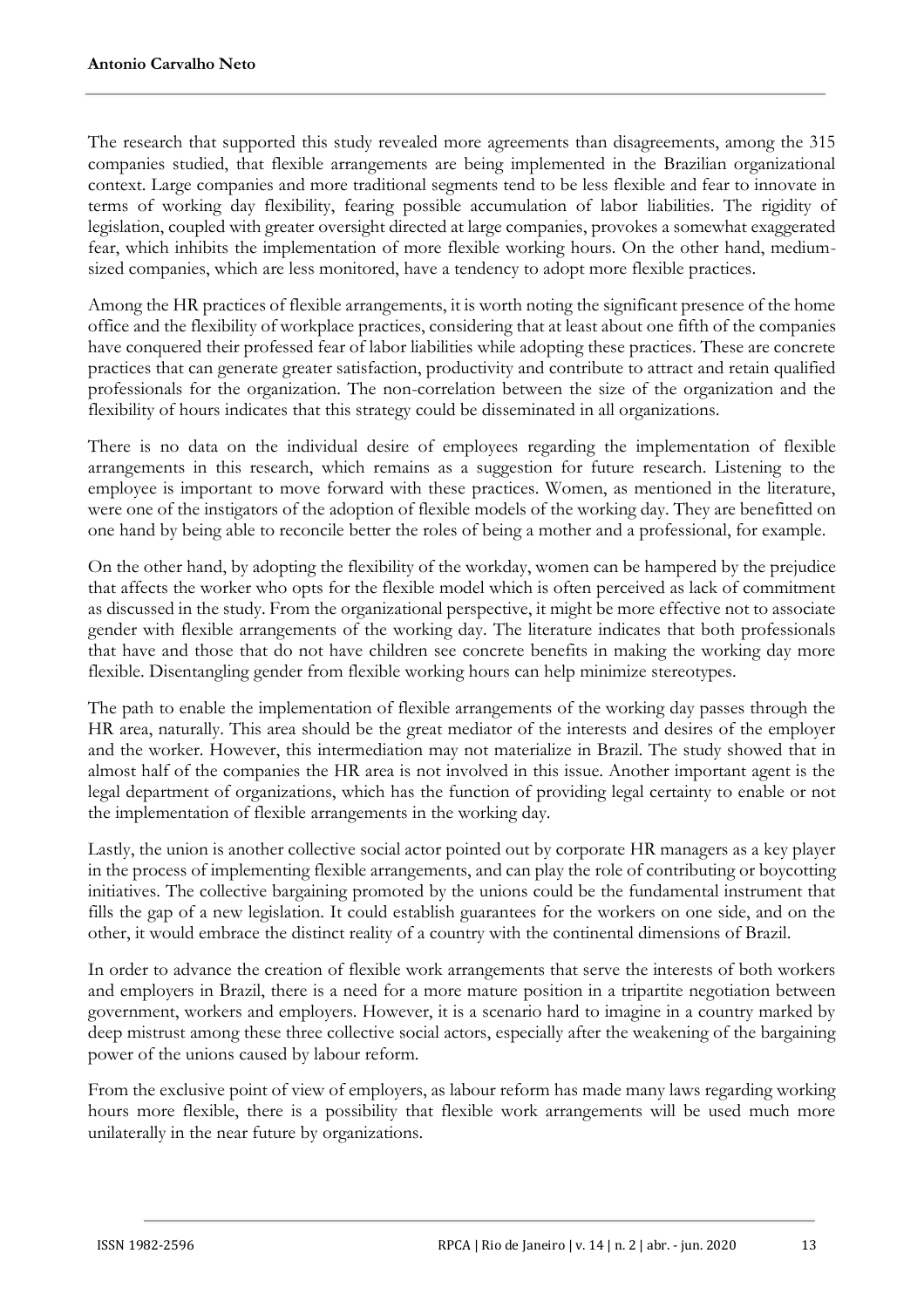Adding to this picture, the huge increase in home office in all sectors of the economy caused by the coronavirus pandemic point out a trend from now on for organizations to take advantage of the perceived gains and maintain a much larger proportion of home office, which is why this work is important.

## **References**

Allen, T.; Johnson, R. C.; Kiburtz, K.M. & Schockley, K.M. (2013). Work-Family Conflict and Flexible Work Arrangements: Deconstructing Flexibility. *Personnel Psychology*, 66, 345-376.

Amorim, W. (2015). *Negociações Coletivas no Brasil*: 50 Anos de Aprendizado. S.P.: Atlas.

Andrade, J. O. & Barbosa, A.C.Q. (2015). Instrumentos, Políticas e Práticas de Recursos Humanos para as Mulheres Profissionais: Propostas para Inspirar as Organizações. In: Andrade, J. O & Carvalho Neto. *Mulheres Profissionais e Suas Carreiras Sem Censura*: *Estudos sob Diferentes Abordagens.* São Paulo: Atlas.

Antunes, R. & Alves, G. (2004). *As Mutações no Mundo do Trabalho na Era da Mundialização do Capital*. Educ. Soc. Campinas, v.25, n.87, p.335-351.

Ashforth, B.E.; Kreiner, G.E. & Fulgate, M. (2000). All in a day work: Boundaries and micro role transitions. *Academy of Management Review*, 25, 472-491.

Atkinson, C. & Hall, L. (2009). The Role of Gender in Varying Forms of Flexible Working. *Gender, Work and Organization*, V.16, n.6.

Azevedo, M.C. & Tonelli, M.J. (2014). Os diferentes contratos de trabalho entre trabalhadores qualificados brasileiros. *RAM* – *Revista de Administração Mackenzie*, 15(3). Edição Especial. p. 191-220.

Bamber, G. J., Ryan, S. & Wailes, N. (2004). Globalization, employment relations and human resources indicators in ten developed market economies: international data sets. *The International Journal of Human Resource Management*, 15(8), 1481-1516.

Blyton, P.; Turnbull, P. (2004). *The dynamics of employee relations*. Palgrave Macmillan.

Brown, K.; Bradley, L.; Lingard, H. Townsend, K. & Ling, S. (2010). Working Time Arrangements and Recreation: Making Time for Weekends when Working Long Hours. *Australian Bulletin of Labour*. v. 36, n.2.

Bryan, M.L. (2012). Access to Flexible Working and Informal Care. *Scottish Journal of Political Economy*, v.59, n.4.

Bruschini, C. (1995). Mulher e Trabalho: Políticas de Recursos Humanos em Empresas de Ponta. São Paulo: *Fundação Carlos Chagas - Cadernos de Pesquisa*, n.95, p.13-24.

Budd, J.W. & Mumford, K. (2004). Trade Unions and Family Friendly Policies in Britain. *Industrial and Labour Relations Review*, v.57, n.2.

Carcedo, J.M.; Campos, F.G.B. & Carrasco, V.B.A. (2012). Flexibilidad del tiempo de trabajo em España: ¿Ha alterado la crisis el comportamiento del empleo a tiempo parcial? *Estudios de Economia Aplicada*. v.30, n. 1., p.209-236.

Cardoso, A. (2014). Os Sindicatos no Brasil. *Nota Técnica IPEA*: Mercado de Trabalho. v.56.

Carvalho Neto, A., Amorim, W., & Fischer, A. (2016). Top Human Resources Managers Views on Trade Union Action in Brazilian Corporations. *Brazilian Administration Review*, 13(4), 1-23.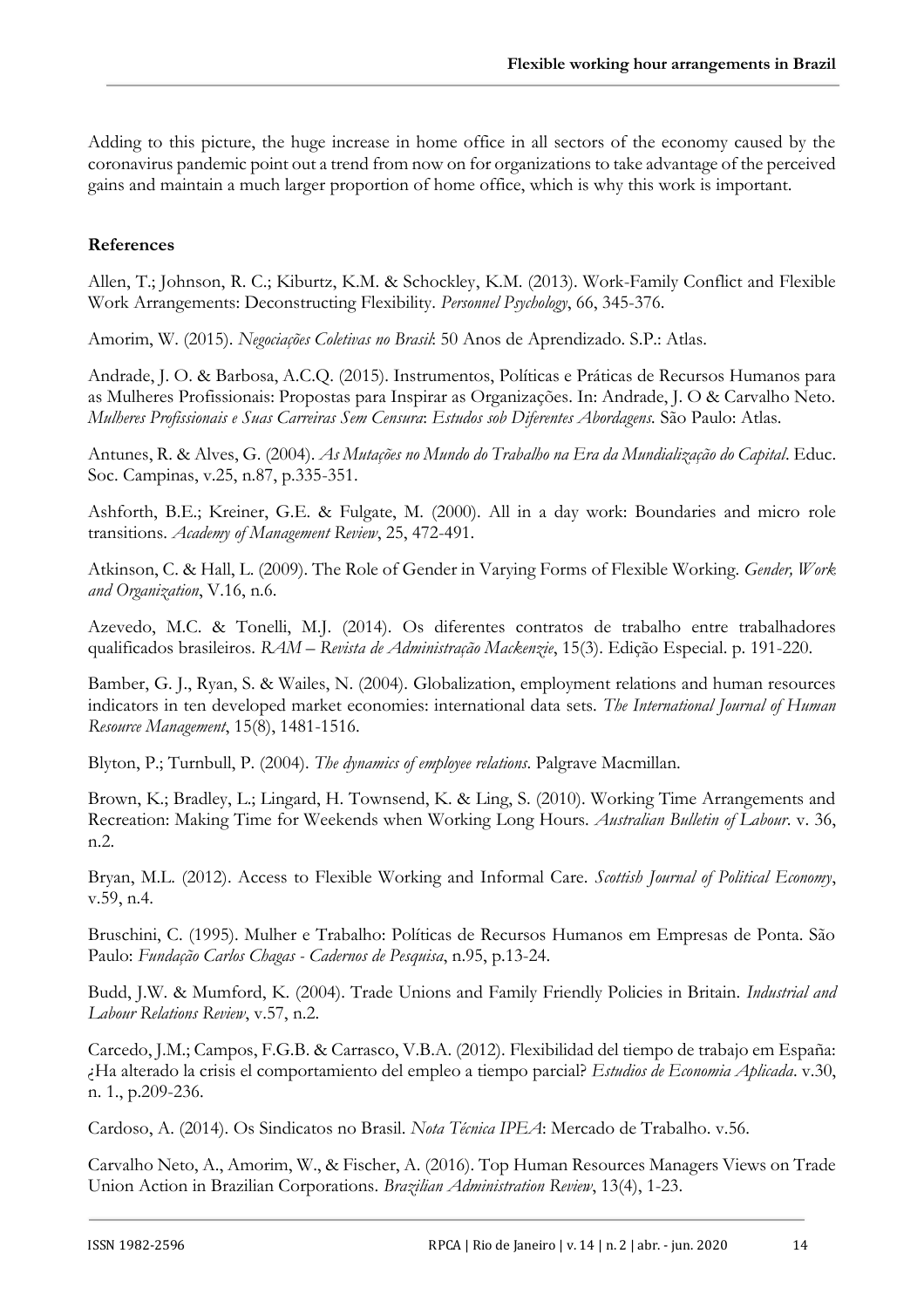Chou, K.L. & Cheung, K.C.K (2013). Family-friendly policies in the workplace and their effect on worklife conflicts in Hong Kong. *The International Journal of Human Resource Management,* v.24, n.20, p. 3872- 3885.

Churchill Jr., G. A. (1987). *Marketing research: methodological foundations*. Chicago: The Dryden Press.

Costa, B. C., Costa, M. C., Rodrigues, M. & Claro, S. R. da S. (2020). *CLT – LTr.* São Paulo: LTr.

Costa, M. S. (2003). Reestruturação Produtiva, Sindicatos e a Flexibilização das Relações de Trabalho no Brasil. *RAE*, v.2, n.2.

Dex, S. & Schebil, F. (2001). Flexible and Family-Friendly Working Arrangements in UK-Based SMEs: Business Cases. *British Journal of Industrial Relations*. v.39, n.3.

Filardi, F., Castro, R. M., & Zanini, M. T. F. (2020). Vantagens e Desvantagens do Teletrabalho na Administração Pública: Análise das Experiências do Serpro e da Receita Federal. *Cadernos EBAPE.BR*, 18(1), 28-46.

Gajendran, R. S. & Harrison, D. A. (2007). The good, the bad, and the unknown about telecommuting: Meta-analysis of psychological mediators and individual consequences. *Journal of Applied Psychology*, V. 92, p. 1524-1541.

Giannikis, S. K., & Mihail, D. M. Flexible work arrangements in Greece: a study of employee perceptions. (2011) *The International Journal of Human Resource Management,* 22(2), 417-432.

Greenberg, D. & Landry, E. M. (2011). Negotiating a flexible work arrangement: How women navigate the influence of power and organizational context. *Journal of Organizational Behaviour*.v.32, p. 1163-1188.

Haar, J. M. (2013). Testing a new measure of work-life balance: a study of parent and non-parent employees from New Zealand. *International Journal of Human Resource Management*. v.24, n. 17, p. 3305-3324.

Hastings, T., & Heyes, J. (2018). Farewell to flexicurity? Austerity and labour policies in the European Union. *Economic and Industrial Democracy*, *39*(3), 458–480. https://doi.org/10.1177/0143831X16633756

Haubrich, D. B., & Froehlich, C. (2020). Benefícios e Desafios do 'Home Office' em Empresas de Tecnologia da Informação. *Gestão & Conexões*, 9(1), 167-184.).

Ilsoe, A. (2010). Between trust and control: company-level bargaining on flexible working hours in Danish and German metal industries. *Industrial Relations Journal*, 41: 1, 34-51.

Jensen, P. H. (2017). Danish flexicurity: preconditions and future prospects, (2016), 218–230. <https://doi.org/10.1111/irj.12176>

Krein, J. D. (2018). O desmonte dos direitos, as novas configurações do trabalho e o esvaziamento da ação coletiva: consequências da reforma trabalhista. *Tempo social*, 30(1), 77-104.

Lee, S.S. & Baek S. (2014). Why the Social Investment Aproach is not Enough – The Female Labour Market and Family Policy in the Republic of Korea. *Social, Politics and Administration.* v.48, n.6; p. 686-703.

Lima, L.; Souza, T.S.; Amorim, W. & Fisher, A. (2013). Apropriações da Flexibilização das Relações de Trabalho pela Administração de RH: Estudo Comparativo entre as Produções Acadêmicas Nacionais e Internacionais. *Revista Gestão & Tecnologia.* v.13, n.3, p.151-177.

Marginson, P., & Galetto, M. (2016). Engaging with flexibility and security: Rediscovering the role of collective bargaining. *Economic and Industrial Democracy*, *37*(1), 95–117. https://doi.org/10.1177/0143831X14538850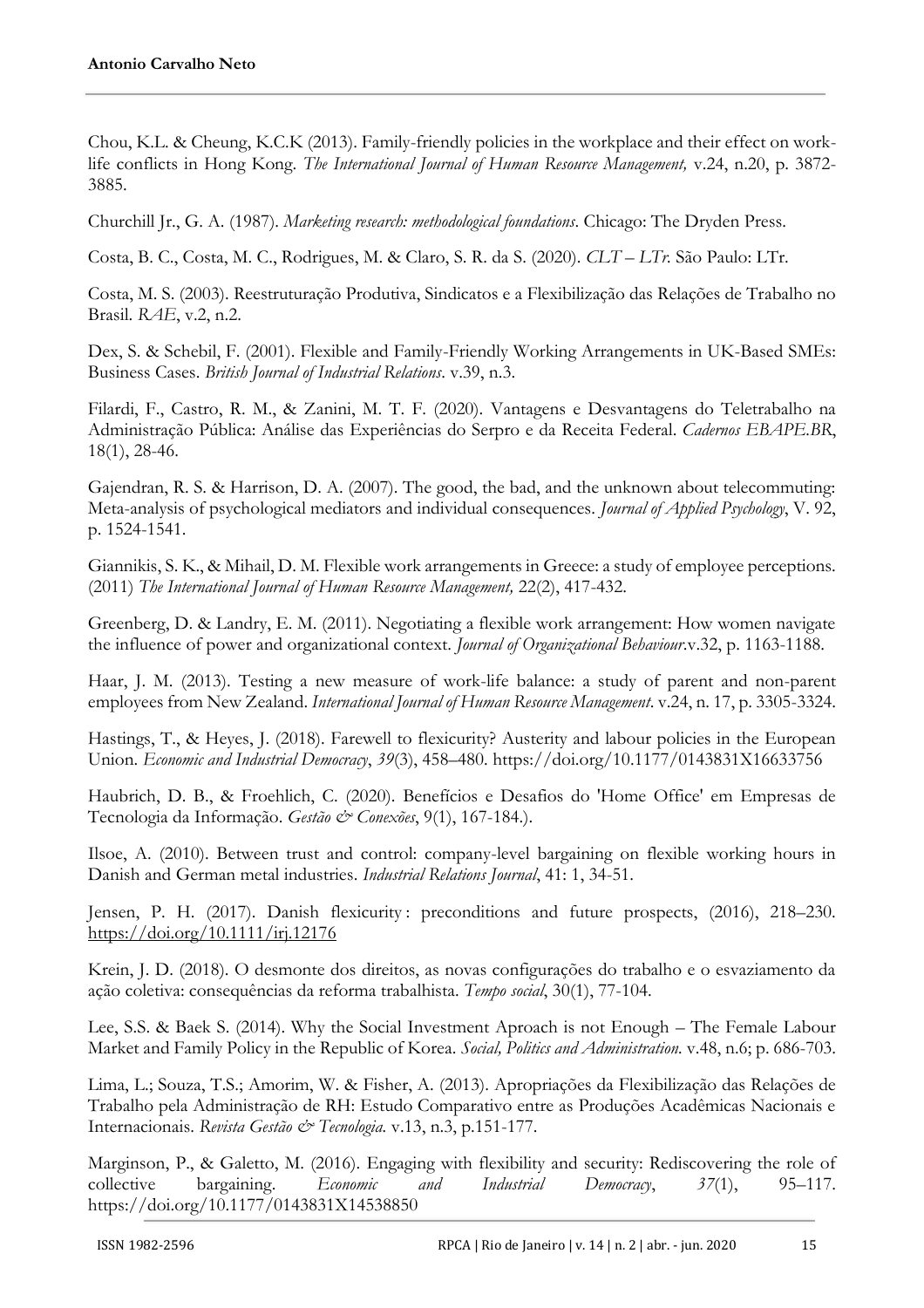McCrate, E. (2012). Flexibility for Whom? Control Over Work Schedule Variability in the US. *Feminist Economics*. ed.18, n 1, 39-72.

McDonald, P.; Pini, B. & Bradley, L. (2007). Freedom or fallout in local government? How work-life culture impacts employees using flexible work practices. *International Journal of Human Resource Management.* 18:4, 602-622.

Moon, S. & Roh, J. (2010). Balancing Work and Family in South Korea´s Public Organizations: Focusing on Family-Friendly Policies in Elementary School Organizations. *Public Personnel Management.* v. 39, n.2.

Motta, V.T. & Oliveira Filho, P.F. (2009). *SPSS Análise de Dados Biomédicos.* RJ: Medbook.

Muffels, R., Crouch, C., & Wilthagen, T. (2014). Flexibility and security: National social models in transitional labour markets. *Transfer: European Review of Labour and Research*, *20*(1), 99–114. https://doi.org/10.1177/1024258913514361

Oltramari, A.P. & Piccinini, V.C. (2006). Reestruturação Produtiva e Formas de Flexibilização do Trabalho. *Revista Organização & Sociedade*.v.13, n.36.

Peretz H, Fried Y, Levi A. (2018). Flexible work arrangements, national culture, organizational characteristics, and organizational outcomes: A study across 21 countries. *Human Resource Management Journal*, 2018; 28:182–200.

Peterson, J. & Wiens-Tures, B. (2014). Work Time, Gender and Inequality: The Conundrums of Flexibility. *Journal of Economic Issues.* v. XLVIII, n, 2.

Richbell, S., Brookes, M., Brewster, C., & Wood, G. (2011). Non-standard working time: an international and comparative analysis. *The International Journal of Human Resource Management, 22*(04), 945-962.

Schwartz, F.N. (1989). Management, Women and the New Facts of Life. *Harvard Business Review*, 89, p. 65-76.

Soares, J. & Siqueira, A. (2002). *Introdução à Estatística Médica.* Belo Horizonte: Coopmed.

Sorj, B.; Fontes, A. & Machado, D.C. (2007). Políticas e Práticas de Conciliação entre Família e Trabalho no Brasil. *Cadernos de Pesquisa.* v. 37, n. 132.

Vignoli, V.A. (2010). Flexibilização da Jornada de Trabalho: Importância e Limitações. *Dissertação de Mestrado*. São Paulo: Faculdade de Direito/USP.

Wilson, S., & Hadler, M. (2017). Downward flexibility: Who is willing to take an inferior job? *European Journal of Industrial Relations*, *23*(2), 187–204.

Zartaloudis, S., & Kornelakis, A. (2017). Flexicurity between Europeanization and Varieties of Capitalism? A Comparative Analysis of Employment Protection Reforms in Portugal and Greece. *JCMS: Journal of Common Market Studies*, *55*(5), 1144-1161.

# **Appendix 1**

# **Survey questions**

(Originally written in Portuguese, the native language of the interviewees )